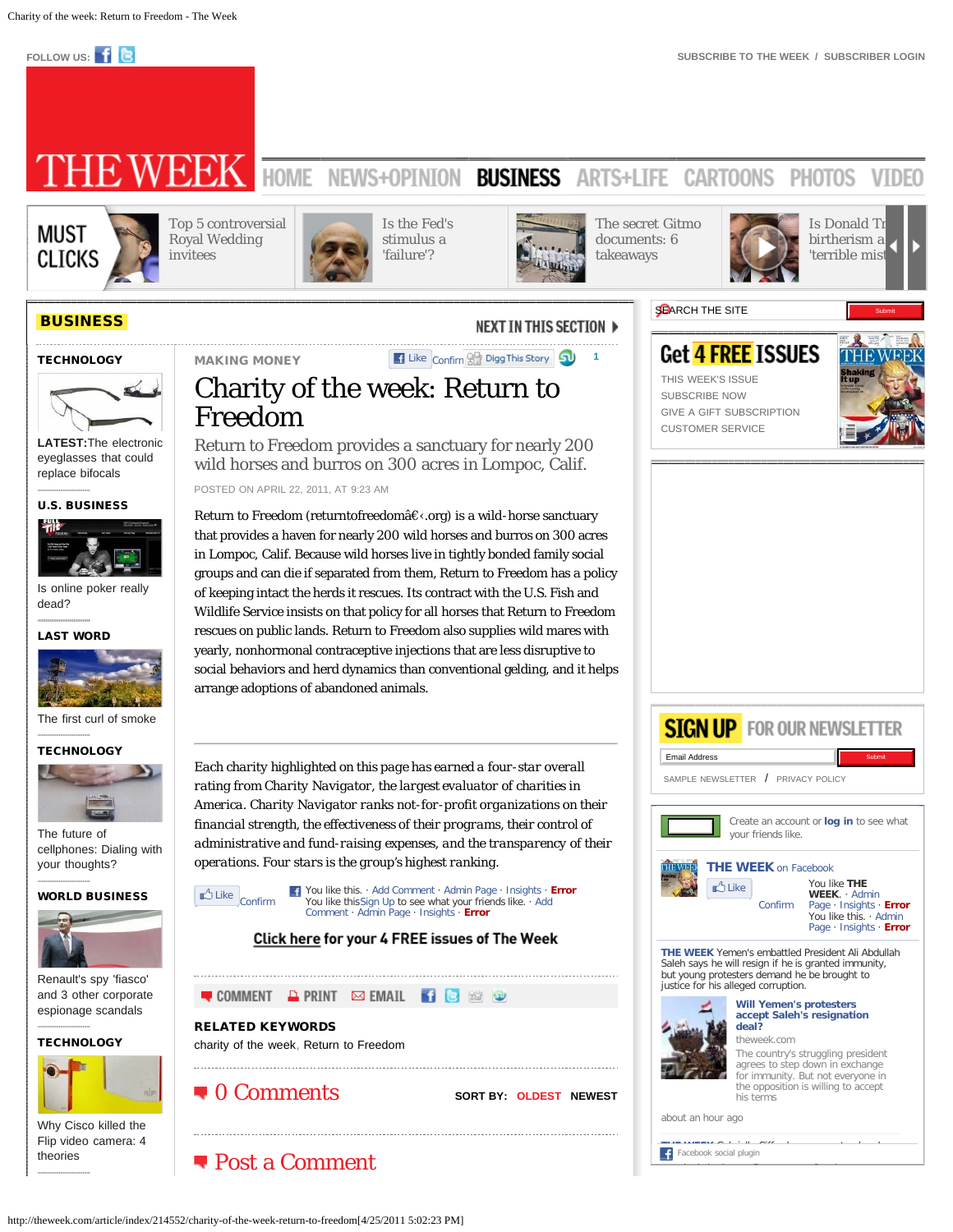Charity of the week: Return to Freedom - The Week



#### 9. [The \\$5,000 cross-country cab ride](http://theweek.com/article/index/214597/the-5000-cross-country-cab-ride)

10. [The 'mighty' robots of Fukushima](http://theweek.com/article/index/214594/the-mighty-robots-of-fukushima)





# $\mathbf{Y}$ A $\mathbf{H}$ OO!. NEWS

- **[Thousands of Syrian troops raid](http://us.rd.yahoo.com/dailynews/rss/topstories/*http%3A//news.yahoo.com/s/ap/20110425/ap_on_re_mi_ea/ml_syria)** [rebellious city \(AP\)](http://us.rd.yahoo.com/dailynews/rss/topstories/*http%3A//news.yahoo.com/s/ap/20110425/ap_on_re_mi_ea/ml_syria)
- [Miss. Gov. Barbour rules out 2012](http://us.rd.yahoo.com/dailynews/rss/topstories/*http%3A//news.yahoo.com/s/ap/20110425/ap_on_re_us/us_barbour2012) [presidential run \(AP\)](http://us.rd.yahoo.com/dailynews/rss/topstories/*http%3A//news.yahoo.com/s/ap/20110425/ap_on_re_us/us_barbour2012)
- $\blacktriangleright$  [New home sales rebound but market](http://us.rd.yahoo.com/dailynews/rss/topstories/*http%3A//news.yahoo.com/s/nm/20110425/bs_nm/us_usa_economy) [still seen weak \(Reuters\)](http://us.rd.yahoo.com/dailynews/rss/topstories/*http%3A//news.yahoo.com/s/nm/20110425/bs_nm/us_usa_economy)

# **FINANCIAL TIMES**

## Aol News.

- [New York Allows Same-Sex Conjugal](http://www.aolnews.com/2011/04/25/new-york-allows-same-sex-conjugal-visits-in-state-prisons/) [Visits in State Prisons](http://www.aolnews.com/2011/04/25/new-york-allows-same-sex-conjugal-visits-in-state-prisons/)
- × ['Don't Say Gay' Bill Advances in](http://www.aolnews.com/2011/04/25/dont-say-gay-bill-advances-in-tennessee-video/) [Tennessee \[VIDEO\]](http://www.aolnews.com/2011/04/25/dont-say-gay-bill-advances-in-tennessee-video/)
- [US Senators Warn of Stalemate in](http://www.aolnews.com/2011/04/25/us-senators-warn-of-stalemate-in-libya-video/) [Libya \[VIDEO\]](http://www.aolnews.com/2011/04/25/us-senators-warn-of-stalemate-in-libya-video/)

### **ADWEEK**

### globalpost<sup>®</sup>

**GET 4 FREE ISSUES** 

- [Alcohol in China: Beer before wine?](http://www.globalpost.com/dispatches/globalpost-blogs/macro/china-beer-wine)
- [Grandmother dropped into Arctic seas](http://www.globalpost.com/dispatch/news/regions/europe/110425/grandmother-ocean-countess-arctic-sea-cruise-janet-richardson-video)
- [in botched rescue dies \(VIDEO\)](http://www.globalpost.com/dispatch/news/regions/europe/110425/grandmother-ocean-countess-arctic-sea-cruise-janet-richardson-video)
- **[Deadly bombs hit Nigeria ahead of](http://www.globalpost.com/dispatches/globalpost-blogs/africa-emerges/deadly-bombs-hit-nigeria-ahead-more-elections)** [more elections](http://www.globalpost.com/dispatches/globalpost-blogs/africa-emerges/deadly-bombs-hit-nigeria-ahead-more-elections)



# newser

**CLICK HERE** 

- [Haley Barbour: I'm Not Running](http://www.newser.com/story/117175/haley-barbour-im-not-running.html)
- [At NYC Libraries, Porn Is A-OK](http://www.newser.com/story/117164/at-nyc-libraries-porn-is-a-ok.html)
- **[Jim McGreevey Bid to Become Priest](http://www.newser.com/story/117136/jim-mcgreevey-bid-to-become-priest-rejected.html)** [Rejected](http://www.newser.com/story/117136/jim-mcgreevey-bid-to-become-priest-rejected.html)

### Salon.com

http://theweek.com/article/index/214552/charity-of-the-week-return-to-freedom[4/25/2011 5:02:23 PM]